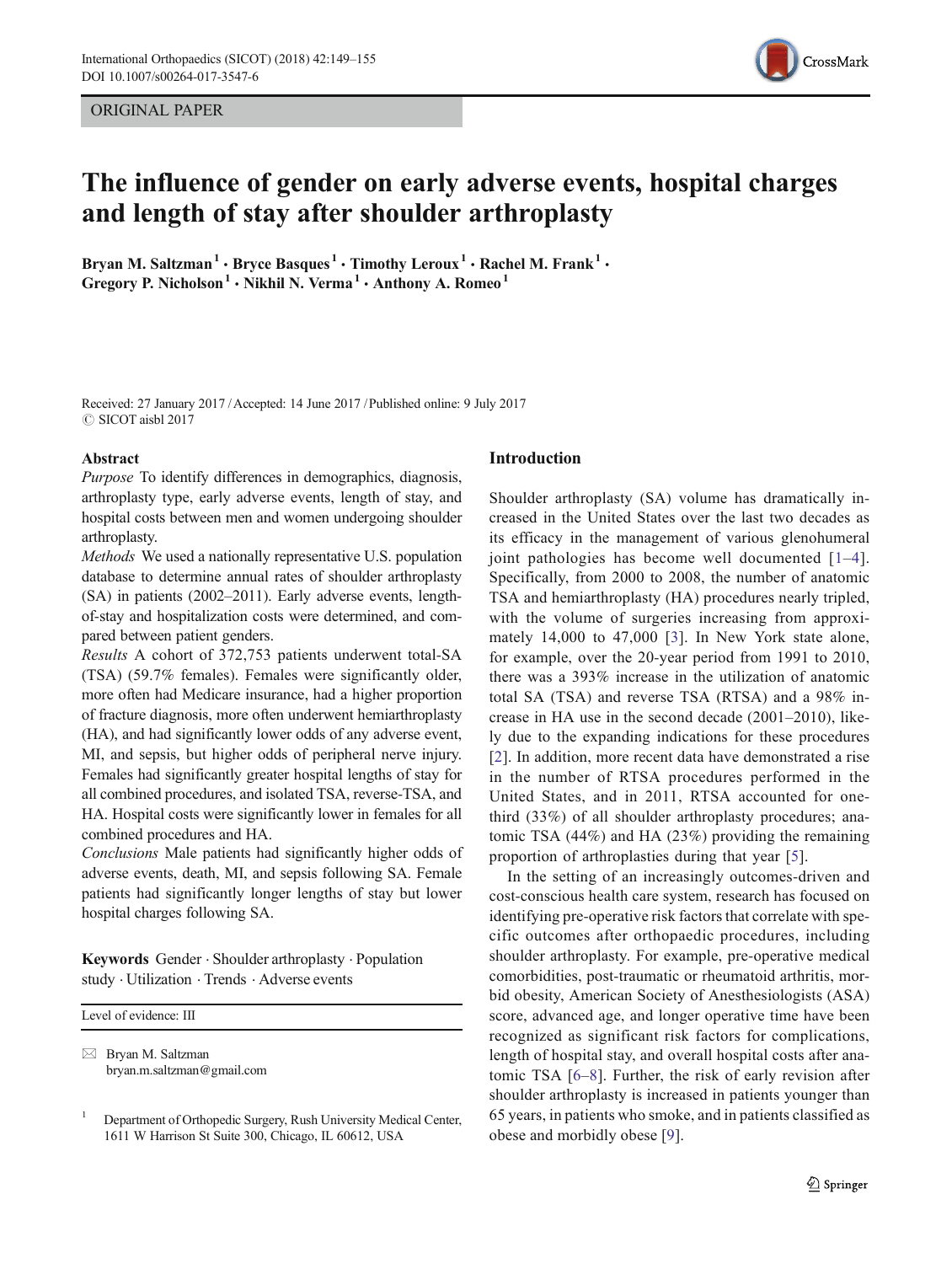The influence of gender on outcomes following joint arthroplasty has been a topic of discussion in recent years. Following lower extremity arthroplasty, gender has been shown to influence hospital costs, morbidity and mortality [10–13]. To date, it remains unknown how patient gender influences outcomes following shoulder arthroplasty, and it is unclear if there are demographic differences between males and females undergoing shoulder arthroplasty. This study aims to use a nationally representative population database in the United States to identify differences in demographics, diagnosis, arthroplasty type, early adverse events, length of stay, and hospital costs between men and women undergoing shoulder arthroplasty. Secondarily, this study aims to stratify the cohort by implant type in order to determine if there are implant-specific differences in early adverse events, length of stay, and hospital costs between males and females undergoing shoulder arthroplasty. The authors hypothesized that there would be no significant differences in diagnosis, arthroplasty type, complications, costs, length of stay, or adverse events between males and females undergoing shoulder arthroplasty.

### Materials and methods

We conducted a retrospective cohort study using the Healthcare Cost and Utilization Project (HCUP) Nationwide Inpatient Sample (NIS) from 2002 to 2011 [14]. The NIS comprises a 20% stratified sample of all hospital discharges in the United States, representing the largest all-payer hospital inpatient database in the country. The NIS includes information about patient characteristics (e.g. age, gender, insurance status, and medical comorbidities), hospital characteristics (e.g. location and size), and hospitalization outcomes (e.g. morbidity, mortality, costs, and length of stay). The NIS allows identification of hospitalizations according to procedures and diagnoses using International Classification of Diseases Ninth Revision, Clinical Modification (ICD-9-CM) codes.

Hospitalizations were selected for the study based on ICD-9-CM procedural codes for anatomic TSA (81.80), RTSA (81.88), and shoulder HA (81.81).

Pre-operative patient data withdrawn from the NIS included age, gender, insurance status, and 29 medical comorbidities. An Elixhauser Comorbidity Index (ECI) was generated for each patient based on the presence or absence of these 29 comorbid conditions. The ECI was chosen because of its validated capacity to accurately predict mortality as well as to represent patient burden of comorbidities in administrative database studies [15–17].

Peri-operative complications were also chosen based on ICD-9-CM diagnosis codes. The following acute complications were investigated: death, acute kidney injury, cardiac arrest, thromboembolic event, myocardial infarction, peripheral nerve injury, pneumonia, sepsis, stroke, surgical site infection, and wound dehiscence. "Any adverse event" was defined as the occurrence of one or more of the above adverse events in a patient.

In addition, length of stay and total hospital charges were available for each patient. Length of stay represents the number of calendar days a patient stayed in the hospital. All hospital charges were converted to costs using the HCUP Cost-tocharge Ratio files. Costs were adjusted for inflation using the U.S. Bureau of Labor statistics yearly inflation calculator to represent costs in the year 2011, which was the most recent year used in the present study.

#### Statistical analysis

Statistical analyses were conducted using Stata® version 13.1 (StataCorp, College Station, TX, USA). All analyses took into account the complex survey design of the NIS. Discharge weights, strata and cluster variables were included to correctly estimate variance and to produce national estimates from the stratified sample. Pearson's chi-squared test was used to compare age, ECI, procedure type, diagnosis, and insurance status between male and female patients.

Multivariate logistic regressions were subsequently used to compare the rates of adverse events between males and females that received any procedure, anatomic TSA, RTSA, and HA. Male gender was used as the reference. Multivariate regression adjusted for baseline differences in age, ECI, diagnosis, and insurance status. All tests were twotailed, and the statistical difference was established at a twosided  $\alpha$  level of 0.05 ( $p < 0.05$ ).

# **Results**

### Demographics

Table 1 demonstrates the overall and gender-specific demographics of the resultant patients extracted from the NIS database. In total, there were 372,753 patients who underwent HA, anatomic TSA or RTSA during the period of interest, including 150,222 (40.3%) men and 224,531 (59.7%) women. Female patients were significantly older than males (70.8 years vs 66.0 years,  $p < 0.001$ ). The most common insurance type across both males and females was Medicare insurance; however, a significantly higher proportion of females presented with Medicare insurance (73.5% vs 55.9%,  $p < 0.001$ ), and a significantly higher proportion of males presented with private insurance (34.7% vs 20.6%,  $p < 0.001$ ). The most common diagnosis for both males and females was glenohumeral osteoarthritis (OA), but a significantly higher proportion of females underwent shoulder arthroplasty for a diagnosis of fracture (21.4% vs  $9.3\%, p < 0.001$ ). Lastly, the most common shoulder arthroplasty for both men and women was an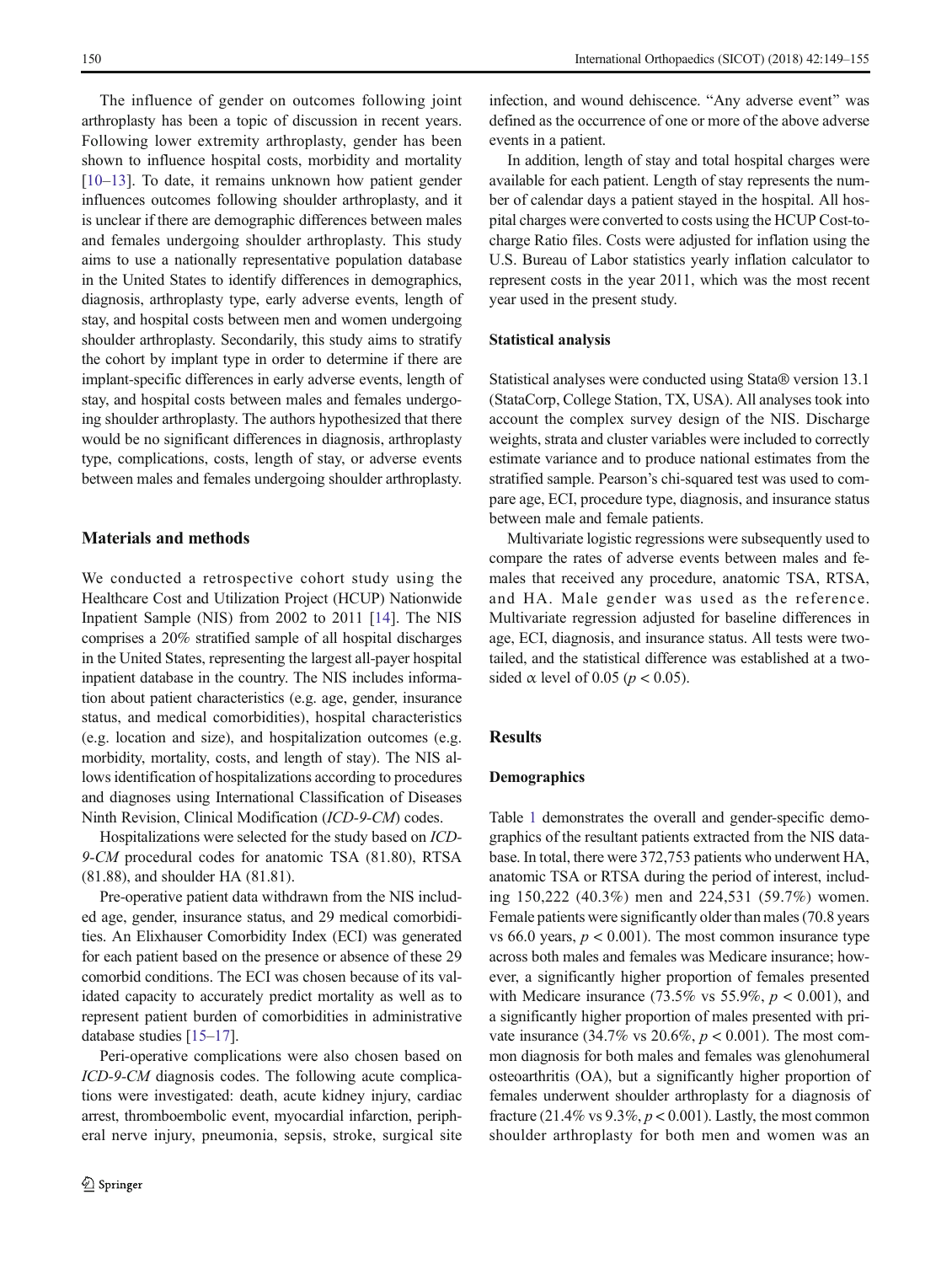Table 1 Demographics of patient

population by gender

|                                   | All patients  | Male          | Female        | $p^{\rm a}$ |  |
|-----------------------------------|---------------|---------------|---------------|-------------|--|
| Overall                           | 372,753       | 150,222       | 224,531       |             |  |
| Age                               |               |               |               | < 0.001     |  |
| $18 - 59$                         | 19.3%         | 26.7%         | 14.3%         |             |  |
| $60 - 69$                         | 28.7%         | 32.3%         | 26.4%         |             |  |
| $70 - 79$                         | 34.7%         | 30.3%         | 37.6%         |             |  |
| $80+$                             | 17.3%         | 10.7%         | 21.7%         |             |  |
| Diagnosis                         |               |               |               | < 0.001     |  |
| Cuff                              | 6.7%          | 6.1%          | $7.0\%$       |             |  |
| <b>OA</b>                         | 65.0%         | 73.6%         | 59.2%         |             |  |
| Other                             | 9.9%          | 10.2%         | 9.7%          |             |  |
| Rheumatoid arthritis              | 1.9%          | 0.8%          | 2.6%          |             |  |
| Fracture                          | 16.6%         | 9.3%          | 21.4%         |             |  |
| Procedure                         |               |               |               | < 0.001     |  |
| Hemiarthroplasty                  | 38.7%         | 33.5%         | 42.2%         |             |  |
| Reverse TSA                       | 7.1%          | 6.4%          | 7.6%          |             |  |
| Anatomic TSA                      | 54.2%         | 60.1%         | 50.2%         |             |  |
| Mean Elixhauser comorbidity index | $0.99 + 3.83$ | $0.98 + 3.62$ | $1.01 + 3.96$ | 0.882       |  |
| Insurance status                  |               |               |               | < 0.001     |  |
| Medicare                          | 66.4%         | 55.9%         | 73.5%         |             |  |
| Medicaid                          | 2.6%          | 2.6%          | $2.5\%$       |             |  |
| Private                           | 26.3%         | 34.7%         | 20.6%         |             |  |
| Self-pay                          | 0.7%          | 0.8%          | 0.6%          |             |  |
| Other                             | 4.0%          | $6.0\%$       | 2.7%          |             |  |

<sup>a</sup> Values in *italics* show statistical significance  $(p < 0.05)$ 

anatomic TSA, but a significantly higher proportion of women underwent HA (42.2% vs 33.5%,  $p < 0.001$ ) and a significantly higher proportion of men underwent anatomic TSA  $(60.1\% \text{ vs } 50.2\%, p < 0.001)$  (Fig. 1). The mean Elixhauser comorbidity index for the entire cohort was 0.99, and there was no significant difference between male and female patients ( $p = 0.882$ ).

### Early adverse events

As illustrated in Table 2, the overall incidence of major adverse events was low across the entire cohort (3.0%). When combining all three shoulder arthroplasty procedures, female patients had a significantly lower odds of any adverse event (odds ratio [OR], 0.9;  $p = 0.014$ ), death (OR, 0.5;  $p = 0.002$ ), myocardial infarction (MI) (OR, 0.7;  $p = 0.017$ ), and sepsis  $(OR, 0.6; p = 0.012)$ , but had higher odds of peripheral nerve injury (OR, 1.6;  $p = 0.033$ ) compared with male patients. Table 2 reports the odds of an adverse event in female patients compared with male patients stratified by three shoulder arthroplasty procedures (anatomic TSA, RTSA, and HA). Women with anatomic TSA had significantly lower odds for death, acute kidney injury (AKI), and MI; women with RTSA had significantly lower odds for any adverse events and AKI;

women with HA had significantly lower odds for any adverse events, death, MI, sepsis and stroke.

### Hospital length of stay and costs

Female patients had a significantly greater hospital length of stay for all combined procedures, and anatomic TSA, RTSA, and HA in isolation. However, hospital costs were significantly lower in females for all combined procedures and HA (Table 3; Fig. 2).

# **Discussion**

In the present analysis, females had significantly lower likelihoods for early overall post-operative adverse events, death, MI, and sepsis across the entire cohort and at times when stratified by implant type. Interestingly, this trend was observed despite there being no difference in overall comorbidity between males and females, and females being significantly older. In evaluating adverse events with HA in particular, where it may be hypothesized that many of the older male and female patients with a diagnosis of fracture would fall into this treatment option, again the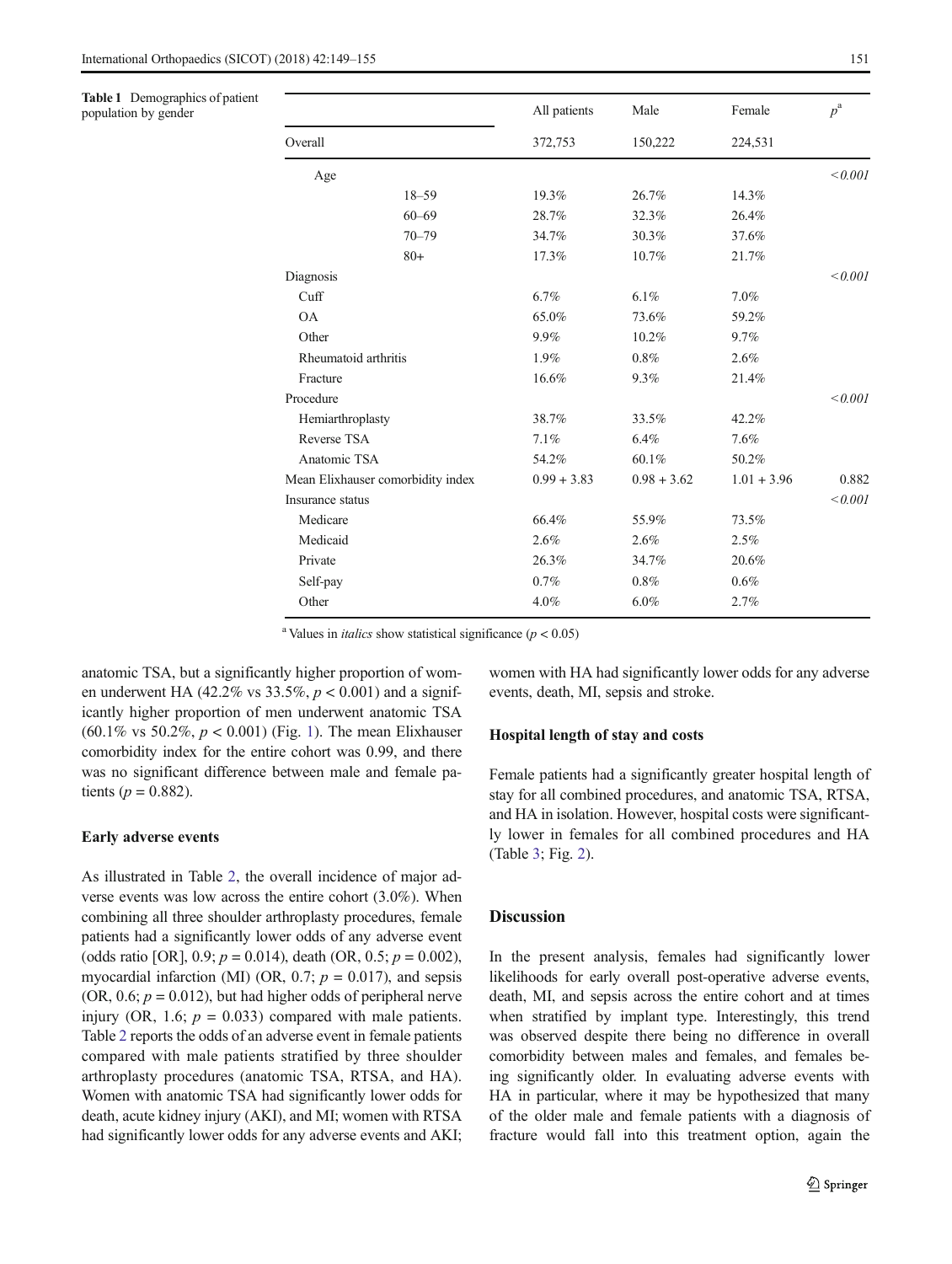

Fig. 1 Demographics of patient population by gender, including breakdown by a age, b diagnosis, c procedure, and d insurance status. OA osteoarthritis, RA rheumatoid arthritis, HA hemiarthroplasty, RTSA reverse total shoulder arthroplasty, TSA total shoulder arthroplasty

differences in odds for major complications including death, MI, sepsis and stroke are striking despite the similar comorbidity index. Although the data garnered from our study do not allow us to delineate the reason for this finding, it mirrors observations made following lower extremity arthroplasty [18, 19]. It is clear that future research efforts should focus on determining the reasons for this observed difference in risk, with the ultimate goal to mitigate this difference and prevent significant complications following shoulder arthroplasty.

Within the current NIS cohort, females (who made up the majority of the identified cohort) who undergo shoulder arthroplasty were older than their male counterparts undergoing the same procedure, which is in line with our finding that the female patients in this cohort were more likely to identify with Medicare insurance than males. Such differences in

Table 2 Multivariate comparison of adverse events for HA, TSA and RTSA by female gender (male gender used as reference)

|                         | All procedures |                  |       | <b>TSA</b> |                  |       | <b>RTSA</b> |                  |       | HA      |                  |       |
|-------------------------|----------------|------------------|-------|------------|------------------|-------|-------------|------------------|-------|---------|------------------|-------|
|                         | Percent        | Odds ratio $p^a$ |       | Percent    | Odds ratio $p^a$ |       | Percent     | Odds ratio $p^a$ |       | Percent | Odds ratio $p^a$ |       |
| Any adverse event       | $3.0\%$        | 0.9              | 0.014 | 1.8%       | 0.9              | 0.212 | 3.6%        | 0.8              | 0.117 | $4.3\%$ | 0.9              | 0.017 |
| Death                   | $0.2\%$        | 0.5              | 0.002 | 0.1%       | 0.4              | 0.015 | $0.2\%$     | 3.0              | 0.174 | $0.3\%$ | 0.5              | 0.005 |
| Acute kidney injury     | $1.4\%$        | 0.5              | 0.056 | $0.9\%$    | 0.8              | 0.015 | $2.3\%$     | 0.6              | 0.015 | 1.8%    | 0.8              | 0.065 |
| Thromboembolic event    | $0.1\%$        | 1.1              | 0.921 | 0.1%       | 1.0              | 0.999 | $0.1\%$     | 1.5              | 0.646 | $0.1\%$ | 0.4              | 0.217 |
| Myocardial infarction   | $0.3\%$        | 0.7              | 0.017 | 0.2%       | 0.6              | 0.024 | $0.3\%$     | 2.7              | 0.123 | 0.4%    | 0.6              | 0.006 |
| Peripheral nerve injury | 0.2%           | 1.6              | 0.033 | 0.1%       | 1.1              | 0.753 | $0.1\%$     | 1.5              | 0.623 | $0.3\%$ | 2.0              | 0.013 |
| Pneumonia               | $0.8\%$        | 1.0              | 0.734 | $0.5\%$    | 1.0              | 0.872 | $0.9\%$     | 0.8              | 0.558 | $1.2\%$ | 0.9              | 0.340 |
| Sepsis                  | $0.2\%$        | 0.6              | 0.012 | 0.1%       | 0.4              | 0.063 | $0.2\%$     | 2.3              | 0.304 | $0.3\%$ | 0.6              | 0.022 |
| Stroke                  | $0.1\%$        | 0.7              | 0.095 | 0.1%       | 1.2              | 0.713 | $0.1\%$     | 1.2              | 0.804 | $0.2\%$ | 0.5              | 0.006 |
| Surgical site infection | $0.1\%$        | 0.7              | 0.088 | 0.1%       | 1.0              | 0.960 | $0.2\%$     | 0.4              | 0.128 | $0.2\%$ | 0.6              | 0.118 |

TSA total shoulder arthroplasty, RTSA reverse total shoulder arthroplasty, HA hemiarthroplasty

<sup>a</sup> Values in *italics* show statistical significance  $(p < 0.05)$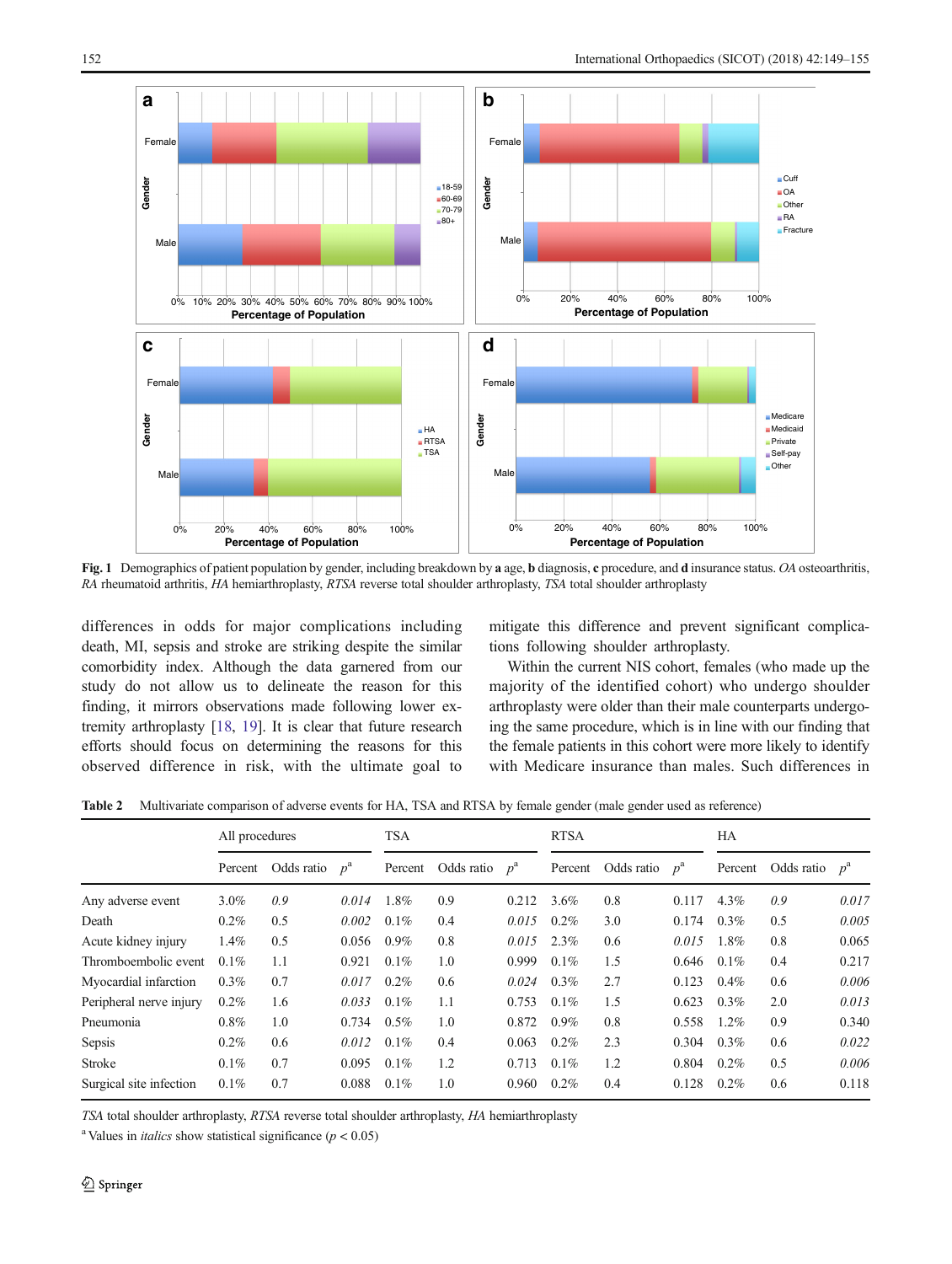|                             | All procedures       |        | TSA |                              |        | <b>RTSA</b> |                              |            | НA |                              |        |             |
|-----------------------------|----------------------|--------|-----|------------------------------|--------|-------------|------------------------------|------------|----|------------------------------|--------|-------------|
|                             | Mean + SD Beta $p^a$ |        |     | Mean + SD Beta $p^a$         |        |             | $Mean + SD$                  | Beta $p^a$ |    | $Mean + SD$                  | Beta   | $p^{\rm a}$ |
| Length of stay<br>(days)    | $2.8 + 2.9$          |        |     | $+0.3$ $< 0.001$ $2.3 + 1.8$ |        |             | $+0.3$ $< 0.001$ $2.7 + 2.4$ |            |    | $+0.3$ $< 0.001$ $3.5 + 3.9$ | $+0.1$ | 0.007       |
| Hospital costs<br>$(US$)^b$ | $15,363 +$<br>9963   | $-239$ |     | $0.014$ 15,656 +<br>7916     | $+101$ |             | $0.269$ 22.390 +<br>11.374   | $+185$     |    | $0.565$ 14,072 +<br>11,602   | $-643$ | < 0.001     |

Table 3 Multivariate comparison of length of stay and hospital charges for HA, TSA and RTSA by female gender (male gender used as reference)

SD standard deviation, TSA total shoulder arthroplasty, RTSA reverse total shoulder arthroplasty, HA hemiarthroplasty

<sup>a</sup> Values in *italics* show statistical significance  $(p < 0.05)$ 

<sup>b</sup> Reported in 2011 dollars, adjusted for inflation

gender distribution by age have not been similarly reported in previous literature on anatomic TSA [20]; however, it is not surprising given our concurrent observation that females were more likely to undergo shoulder arthroplasty for fracture—an injury that is commonly seen in elderly patients with poorer bone quality [21, 22]. To further this, we also observed that females more commonly underwent HA, which again reflects the aetiology that is being treated. It is important to bear in mind that the utilization of the RTSA for fracture is increasing dramatically [23], and future evaluation of the NIS database may demonstrate this paradigm shift in preferred surgical treatment.

Length of stay following shoulder arthroplasty was significantly longer among female patients, a finding that has been previously reported not only for anatomic TSA [24] but also THA [10, 12], and TKA [11]. Given that the multivariate analysis controlled for differences in age between male and female patients, we suspect that some of the observed difference in length of stay reflects a difference in factors not accounted for in our analysis, such as the frailty of the patient, additional complications not considered, and the independence of the patient, which ultimately would influence the disposition of the patient (home versus nursing home or other). Despite all of this, the absolute difference in length of stay between males and females was only 0.3 days, and the clinical and economical implications of this difference may not be significant. Our identified cohort size may be inclusive and large enough to account for the higher rate of complications in men following TSA, and ultimately narrow the difference in length of stay that has otherwise been reported to be greater than 0.3 days.

Our data suggest that females incur significantly less hospital charges after shoulder arthroplasty, specifically for HA. This is contrary to prior literature [25], which has suggested that gender was not associated with differences in hospital charges following shoulder arthroplasty. This is surprising given the greater length of hospital for females, which is a variable that would be expected to have an association with higher costs [25]; however, we have found that males have a significantly higher rate of in hospital adverse events which would ultimately require more costly diagnostic investigations and treatment, negating the cost difference that may arise from a difference in length of stay. Ultimately, we do acknowledge that the impact of an individual cost difference of US\$239 may seem small compared to a mean individual hospital charge of US\$15,000; however, when consideration is given the number of male patients who undergo shoulder arthroplasty on an annual basis, the difference becomes quite





Fig. 2 Comparison of length of stay and hospital charges for hemiarthroplasty, total shoulder arthroplasty, and reverse total shoulder arthroplasty by female gender (male gender used as a reference.

HA hemiarthroplasty, RTSA reverse total shoulder arthroplasty, TSA total shoulder arthroplasty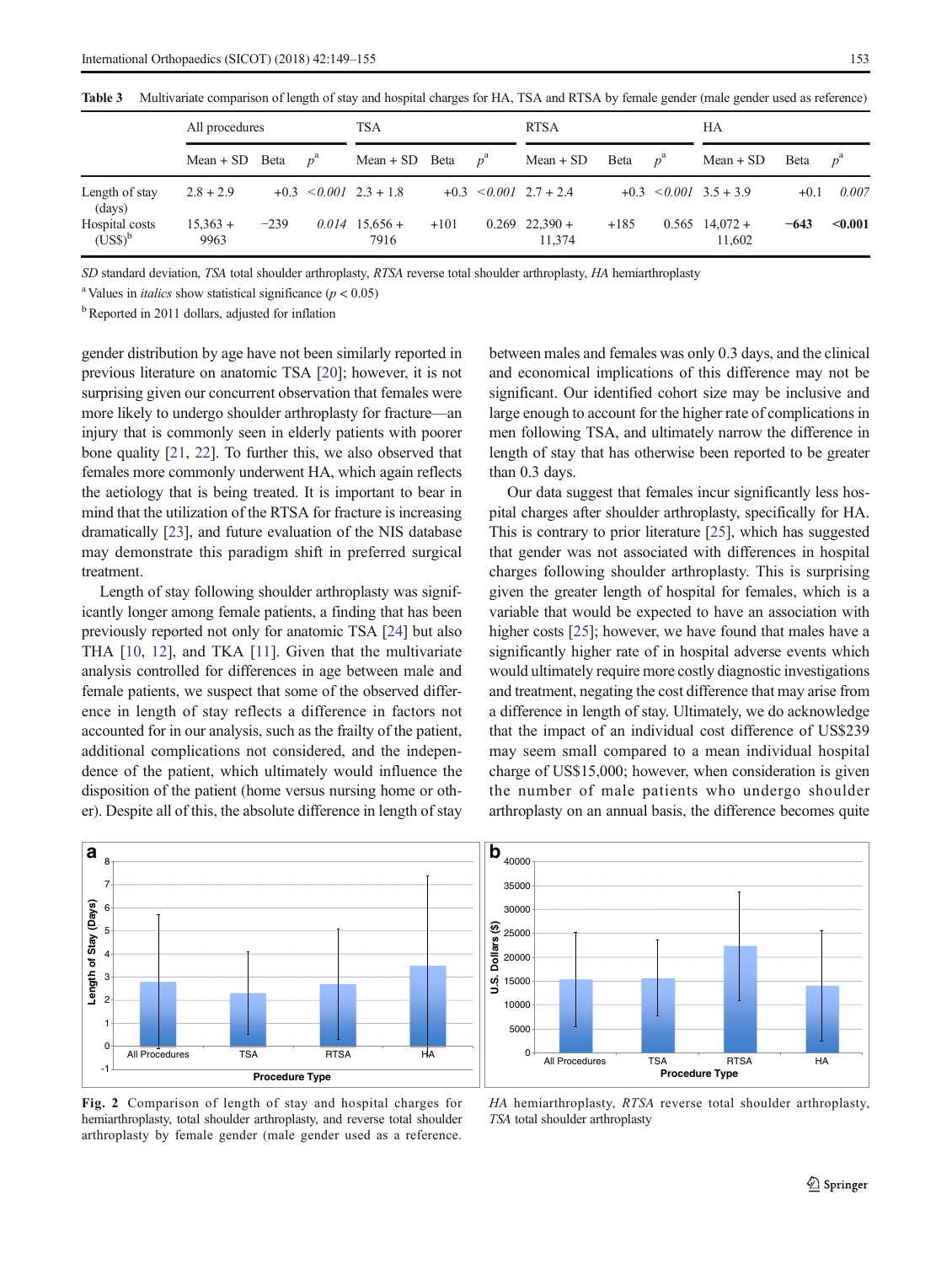significant and worthy of initiatives to minimize this cost difference.

There are several limitations to this study. Foremost is that the data come from patients between the years of 2002 to 2011; both during and since that time period, there has continued to be a lot of change in the technical implantation, arthroplasty material and design which could affect the ability to draw conclusions from these data for our current patients. Similar to any study using an administrative database search such as the NIS database, the primary limitations are due to reliance on data from a national registry of patients acting merely as a representative sampling of the total patient population that underwent shoulder arthroplasty procedures. The results presented in this study may be affected by undercoding or miscoding within the NIS database. As suggested by Waterman et al. [8], several relevant surgeon- and patientspecific variables are not presented in the NIS data including surgeon experience, hospital volume, and disease severity. Additionally, either the relatively short hospital length of stay after surgery in these patients or that the NIS follows patients only to the 30th postoperative day may contribute to missed identification of complications that can take more than a few days to emerge (i.e. thromboembolic events, pneumonia, or wound dehiscence). Finally, the authors are using only a small period of time to generate a representative cohort and extrapolate this data to propose generalized trends in shoulder arthroplasty surgery.

Overall, findings from the NIS database suggest that disparities do exist between male and female patients undergoing shoulder arthroplasty, most notably male patients had a significantly higher odds of having an overall adverse event, death, MI, and sepsis following shoulder arthroplasty. On the other hand, female patients had a significantly longer length of stay but lower hospital charges following shoulder arthroplasty. Ultimately, the main findings of this study are significant and will not only enable clinicians to appropriately council their male and female patients regarding the early risks of shoulder arthroplasty, but also drive further research to minimize complications among male patients.

#### Compliance with ethical standards

Conflict of interest No author, their immediate families, or any research foundation with which they are affiliated received any financial payments or other benefits from any commercial entity related to the subject of this article. Thus, on behalf of all authors, the corresponding author states that there is no relevant conflict of interest with this study.

Conflicts of interest that are not directly related to this manuscript preparation are as follows:

Authors Bryce Basques, Rachel M Frank, and Timothy Leroux declare that they have no conflict of interest.

Author Bryan M Saltzman declares the following:

Nova Science Publishers: Publishing royalties, financial or material support

Postgraduate Institute for Medicine: Publishing royalties, financial or material support

Author Gregory Nicholson declares the following:

Innomed: IP royalties

SLACK Incorporated: Publishing royalties, financial or material support

Tornier: Paid consultant; Research support

Zimmer: Stock or stock Options

Author Nikhil N. Verma declares the following:

American Orthopedic Society for Sports Medicine: Board or committee member

American Shoulder and Elbow Surgeons: Board or committee member

Arthrex, Inc.: Research support

Arthroscopy: Editorial or governing board; Publishing royalties, financial or material support

Arthroscopy Association Learning Center Committee: Board or committee member

Arthrosurface: Research support

Cymedica: Stock or stock Options

DJ Orthopedics: Research support

Journal of Knee Surgery: Editorial or governing board

Minivasive: Paid consultant; Stock or stock Options

Omeros: Stock or stock Options

Orthospace: Paid consultant

Ossur: Research support

SLACK Incorporated: Editorial or governing board

Smith & Nephew: IP royalties; Paid consultant

Smith & Nephew, Athletico, ConMed Linvatec, Miomed, Mitek: Research support

Vindico Medical-Orthopedics Hyperguide,: Publishing royalties, financial or material support

Author Anthony A. Romeo declares the following:

American Orthopedic Society for Sports Medicine: Board or committee member

American Shoulder and Elbow Surgeons: Board or committee member

Arthrex, Inc.: IP royalties; Other financial or material support; Paid consultant; Paid presenter or speaker; Resea

DJO Surgical: Research support

Orthopedics: Editorial or governing board

Orthopedics Today: Editorial or governing board

Ossur: Research support

SAGE: Editorial or governing board

Saunders/Mosby-Elsevier: Publishing royalties, financial or material support

SLACK Incorporated: Editorial or governing board; Publishing royalties, financial or material support

Smith & Nephew: Research support

Wolters Kluwer Health - Lippincott Williams & Wilkins: Editorial or governing board

Ethical approval All procedures performed in studies involving human participants were in accordance with the ethical standards of the institutional and/or national research committee and with the 1964 Helsinki Declaration and its later amendments or comparable ethical standards. As this study utilized a publically available National database, it did not require formal review and approval from our institutional review board. This article does not contain any studies directly with human participants performed by any of the authors directly.

Informed consent For this type of study, formal informed consent is not required.